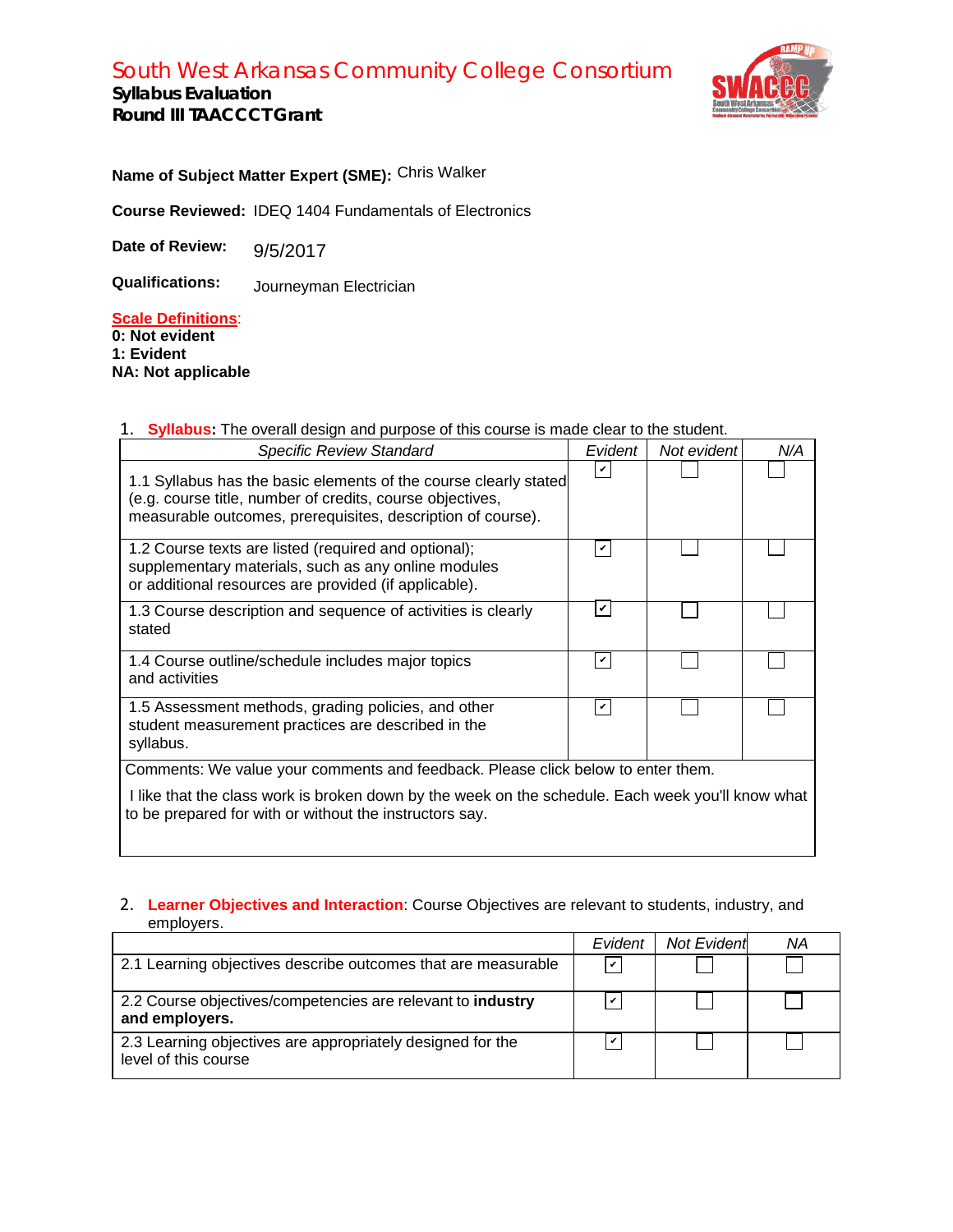| 2.4 Is this course foundational, intermediate, or advanced in<br>terms of preparing students for employment in advanced<br>manufacturing? |  |  |
|-------------------------------------------------------------------------------------------------------------------------------------------|--|--|
| Comments: We value your comments and feedback. Please click below to enter them.                                                          |  |  |

#### 3. **Resources and Materials:** Instructional materials are relevant and appropriate

| 2.4 Is this course foundational, intermediate, or advanced in<br>terms of preparing students for employment in advanced<br>manufacturing?                                                | V            |                    |    |
|------------------------------------------------------------------------------------------------------------------------------------------------------------------------------------------|--------------|--------------------|----|
| Comments: We value your comments and feedback. Please click below to enter them.                                                                                                         |              |                    |    |
| Resources and Materials: Instructional materials are relevant and appropriate<br>3.                                                                                                      |              |                    |    |
|                                                                                                                                                                                          | Evident      | <b>Not Evident</b> | NA |
| 3.1 The purpose of instructional materials and how they will<br>be used for learning activities is clearly explained.                                                                    | $\checkmark$ |                    |    |
| 3.2 The instructional materials are current                                                                                                                                              | $\checkmark$ |                    |    |
| 3.3 Course materials, activities, and outcomes reflect<br>direct application to industry                                                                                                 | $\checkmark$ |                    |    |
| 3.4 The hands-on activities (where applicable) are<br>appropriately designed for the level of the course.                                                                                | $\checkmark$ |                    |    |
| Comments: We value your comments and feedback. Please click below to enter them.                                                                                                         |              |                    |    |
| Hands-on experience was included in the description of this course<br>and I believe that grabs most attention to students in selecting<br>the best classes they think they need to take. |              |                    |    |

4. **Assessment and Measurement**: Assessment strategies measure effective learning, evaluate student progress by reference to stated learning objectives, and are designed to be integral to the learning process.

|                                                                                                                                                                                                           | Evident | Not evident | ΝA |
|-----------------------------------------------------------------------------------------------------------------------------------------------------------------------------------------------------------|---------|-------------|----|
| 4.1 The course evaluation criteria/course grading policy is stated<br>clearly on each syllabus.                                                                                                           | V       |             |    |
| 4.2 Course-level assessments measure the stated learning<br>objectives and are consistent with course activities and<br>resources.                                                                        | V       |             |    |
| Comments: We value your comments and feedback. Please click below enter them.                                                                                                                             |         |             |    |
| The instructor included in this syllabus that anything said or used<br>during class is testable. Having to pay close attention in the class or<br>in the field is important to being a great electrician. |         |             |    |

#### **Reviewer Summary:**

Click here to give a general summary of your thoughts on this course, including any suggestions for improvements. Your feedback is invaluable to us.

 After reviewing other college syllabus', I found that this colleges syllabus was more understandable on a student level.